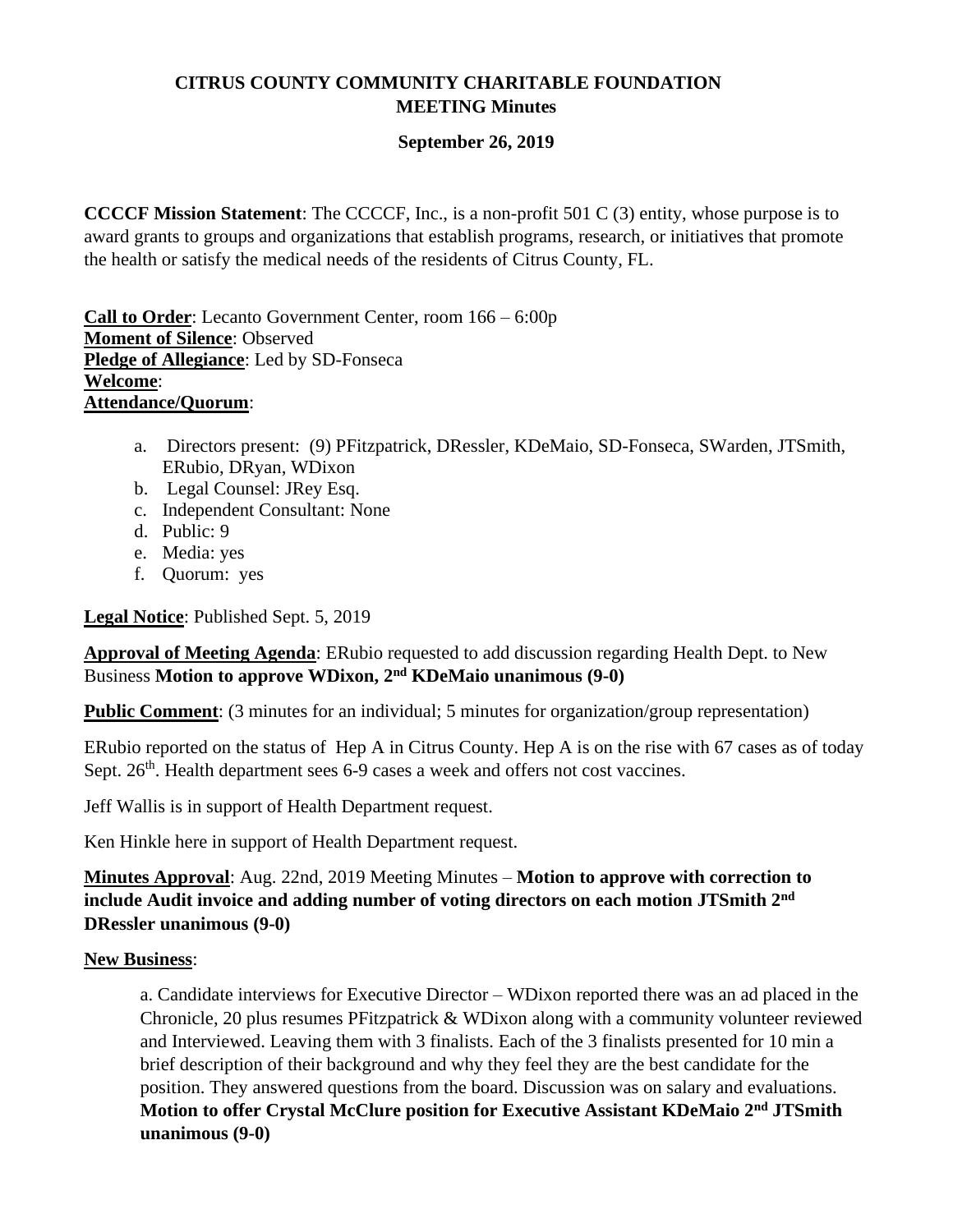Discussion on sick and vacation leave. **DRessler Motioned to hire Crystal McClure with a salary of \$37,000 with an re-evaluation at 6 months with 3-5% increase in salary and instead of bonuses have increases yearly commensurate with service and decision of the board approval, 5 PTO & 8 Holidays (New Year's Day, Christmas Day, Thanksgiving Day and day after, Memorial Day, 4 th of July, Veterans Day, & Labor Day) no insurance coverage 2nd KDeMaio (5-4) motion passes**

#### **Motion made by DRyan to allow Personnel committee to negotiate contract with Crystal McClure 2nd P Fitzpatrick (9-0) unanimous**

### **Motion made by DRessler to offer the contract mentioned previously to Kimberly Davis if McClure declines 2nd PFitzpatrick (9-0) unanimous**

ERubio recommends workers compensation TWells will investigate ERubio offered for the Health Department to perform the Level II background check. JRey mentioned new hire becoming bonded – TWells is equipped to do that.

b. Office rental discussion for new Executive Director – **WDixon motion to rent office space from FL WellCare Aliance for \$350/month for 6 months or less 2nd JTSmith–** Discussion JRey we do not have a formal process for request. Vote with condition to request add'l quotes for office space. There must be comparable quotes. **(9-0) unanimous**

d. President's letter of need addressing office space to CCHB – **DRyan made a motion to authorize SD-Fonseca to represent Foundation Board @ meeting on Sept. 30th 2 nd KDeMaio (6-3) vote**

c. Other – Health Department Discussion – Health Department is asking for \$45,000 in funding to set up Pods around Citrus County to provide more convenient locations for residents to get Hep A vaccination. Tabled until after treasurers report.

d. Nominate Secretary – SD-Fonseca nominated DRyan for Secretary he approved nomination **KDemaio motion to approve DRyan as Board Secretary 2nd ERubio (9-0) unanimous**

**Treasurer's Report**: TWells Reported (see attached Treasurers report for Period ending Aug 2019)

a. Invoices: AndCo. \$6,250; Wells Business Solutions \$1,075; USPS Annual PO box fee \$134; Hogan Law Firm \$1,650; Nature Coast \$100; Citrus Publishing \$38.50; reimbursement to SD-Fonseca \$144.14 **Motion to approve payment for invoices WDixon 2nd DRessler (9-0) unanimous**

b. Financial Report: Presented by TWells- presented Budget overview for Oct. 2019 – Sept. 2020 and Profit and Loss Budget vs. Actual for Oct. 2018 – Aug. 2019, presented Reconciliation summary for Cadence Period ending 8/31/2019 and Regions for Period ending 8/31/2019. TWells recommended increasing investment fees by \$563 and decrease payroll by \$563due to line item budget was overspent and this will zero it out. **Motion KDemaio to amend current budget to increase investment fees by \$563 and decrease payroll by \$563, 2nd JTSmith (9-0) unanimous**

c. Banking Services – Cadence- Exempt from FDIC due to being a quasi-governmental org.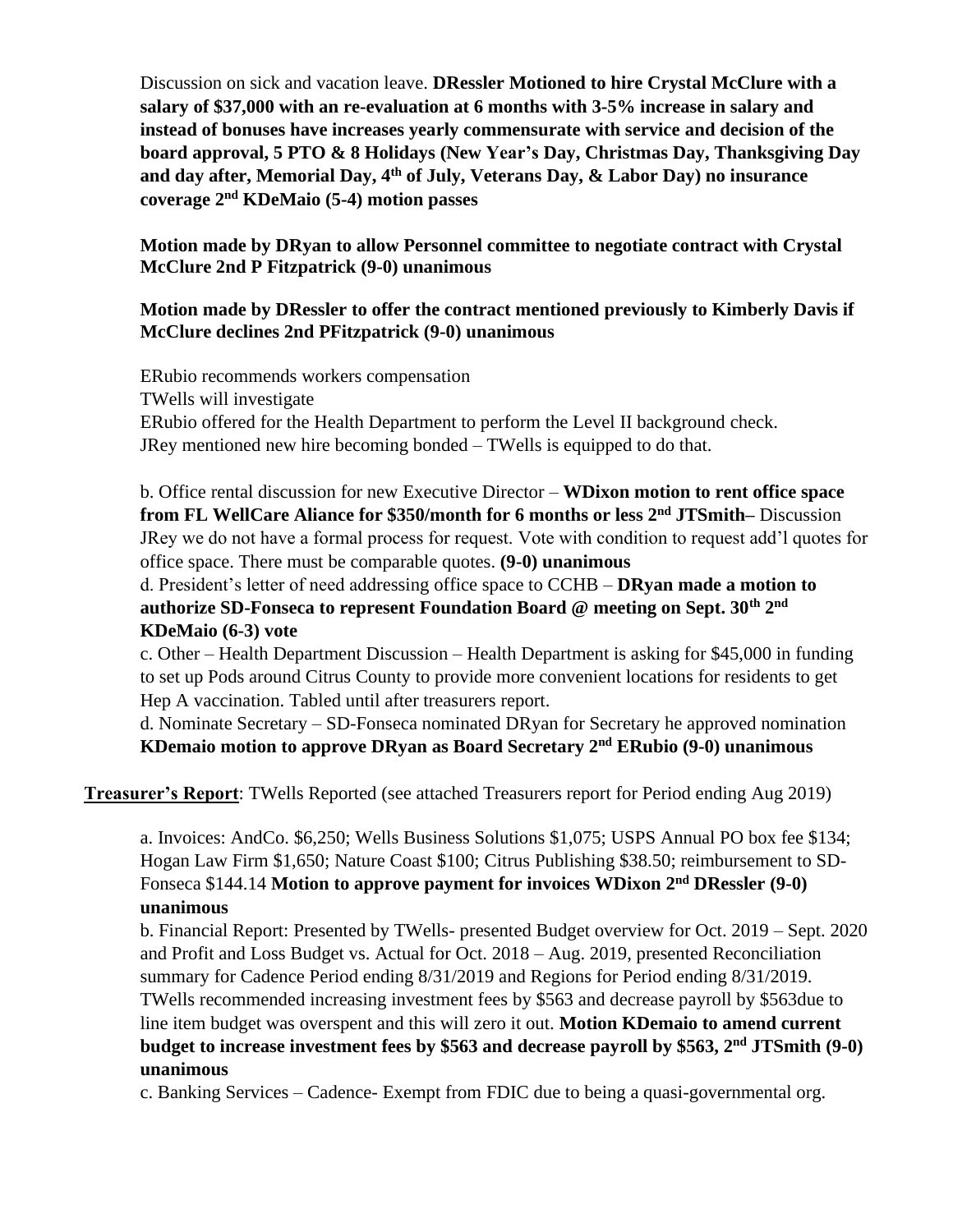# d. Other – **Motion to amend minutes from last month Aug. 22nd 2019 to include audit invoice and add voting number KDemaio 2nd JTSmith (9-0) unanimous**

Revisited Health Department Request for \$45,000 funding for the Pods to distribute Hep A vaccinations to the Citrus County Community.

Discussion: JTSmith – emergency situation other organizations to do not serve the community in this capacity.

WDixon – not an annual thing. This is a demonstrated thing.

KDemaio – blessed to have funds to help citrus county citizens.

SD-Fonseca – there are other organizations that do not have funds such as the DOH

DRessler – since we have the excess \$49,000 we should help the health department.

ERubio – the Health Department will provide invoices, provide credit to CCCCF, and updates while days in operation.

JRey- come back with basic funding proposal.

SD-Fonseca - press release requirement.

# **Motion to approve Citrus County Health Department Request for \$45,000 to fund Pods to distribute Hep A vaccinations to Citrus County citizens. KDemaio 2nd JTSmith (8-1)**

#### **Unfinished Old Business**:

a. Responses to Findings and Recommendations – Audit – see draft letter to Robin Barclay at clerk of courts. **Motion by DRessler to accept audit report and authorize BOD President to sign 2nd KDemaio (9-0) unanimous**

1. Review the Fulfilling Financial Obligations Policy in comparison to the bookkeeper's agreement

2. Creating a formal procedure for authorizing/generating electronic fund transfers

3. Best practices for setting up an agenda and taking minutes in regards to *Sunshine Rules/F.S. 286.011 as it relates to recording of votes cast and recorded within the Board minutes.*

4. Yearly ethics training and signing COI documents – **Table until Oct. 2019 meeting Motion ERubio 2nd JTSmith (9-0) vote**

#### **Ad Hoc Committee Reports**:

a. Communications Committee: No report – did not meet in Aug. 2019

#### **Standing Committee Reports**:

a. Investment Committee: See attached minutes – tabled until Oct. meeting

b. Grants Committee:

1. Committee recommends reducing reporting to two years – **Motion to approve DRessler 2nd ERubio (9-0) unanimous**

2. Committee recommends making two year reporting retroactive and sending agreement amendments to all grantees (Attorney's advice needed)

3. Cycle 7 dates posted to website

- c. Personnel Committee: nothing more to report
- d. Audit: KDemaio presented